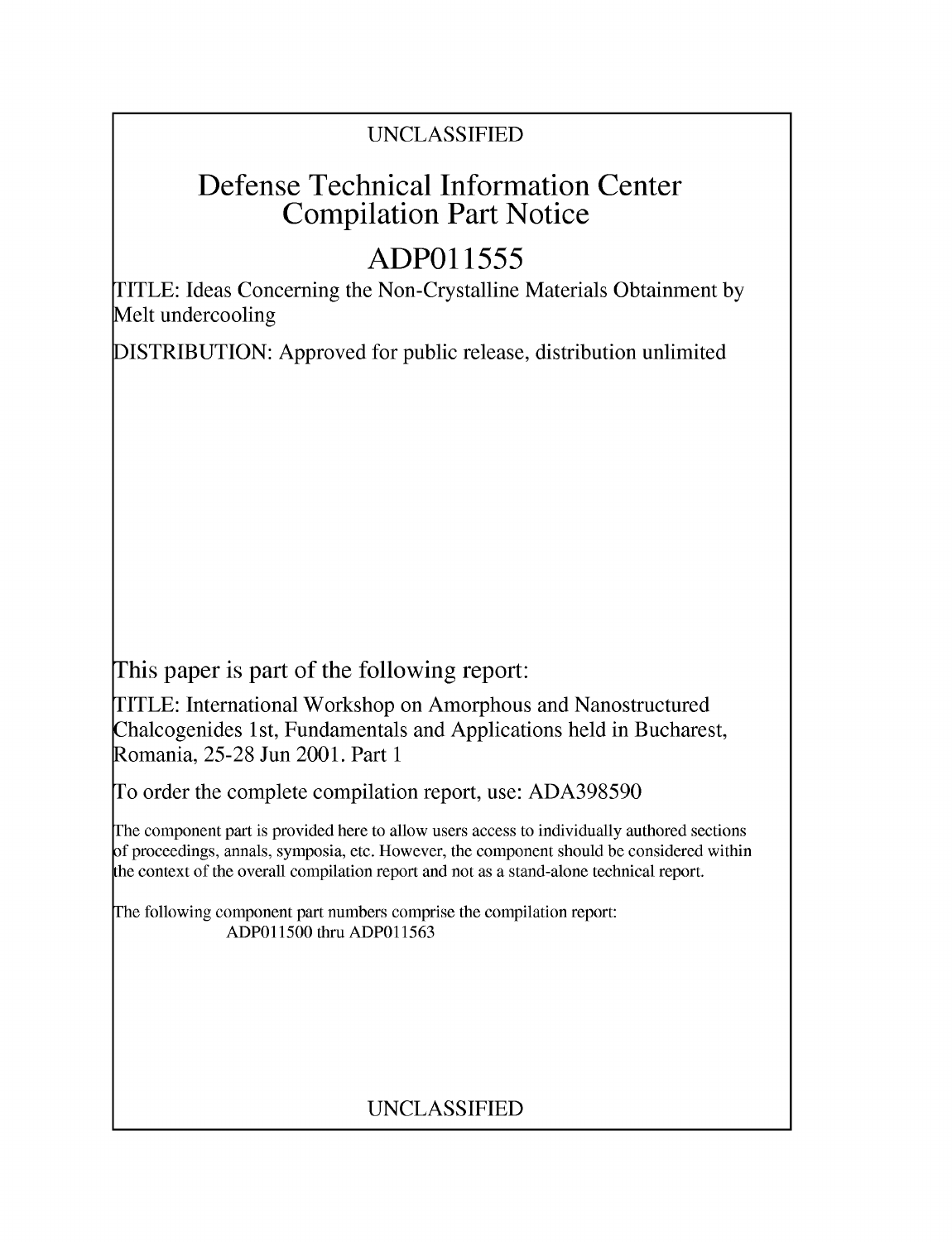### **IDEAS CONCERNING THE NON-CRYSTALLINE** MATERIALS **OBTAINMENT** BY MELT **UNDERCOOLING**

#### P. Balta

University "Politehnica" Bucharest

A short selective review of concepts and ideas concerning the conditions in which the melts may be undercooled in vitreous state is presented. The important role of the cooling rate in the broadening of the glass forming domains, encouraging the apparition of the new ultra high cooling rate techniques, is underlined. Correlation between the undercooling in the vitreous state tendency and basicity (pB in %) is demonstrated. The new evidenced fact that the classic glass formers are located in the central field of the basicity scales, i.e. approximately between 40 and 60 % of pB, is discussed. The speed of the heath dissipation  $V_{hd}$ , as a very general glass forming condition, is defined. The fulfilling of this condition allows obtaining every liquid or melt in vitreous state. The two new possibilities of melts undercooling tendency estimation are easily utilisable the necessary data being accessible.

(Received May 26, 2001; accepted June **11,** 2001)

*Keywords:* Oxide glass, Chalcogenide glass, Melt undercooling

#### **1.** Introduction

To obtain non-crystalline solids energy must be injected during the material processing. Many genesis routes may be used depending on the energy nature [1, 2, and 3]. These possibilities are suggested by the genesis routes triangle presented in figure 1, where  $S =$  solids,  $L =$  liquids,  $G =$  gases, V and  $V^*$  are different resulting vitreous structures. For example, using thermal route, the solid is melted and the obtained L is undercooled to non-crystalline solid V.



Fig. **1.** Genesis routes triangle.

For thousand of years the main energy used for glass producing is the thermal one. After obtaining a melt it must be cooled up to the room temperature avoiding the crystallization to conserve the structural disorder. Because the nucleation and the crystallization processes devolve in time the cooling rate is one of the most important factors.

In the usual industrial technological conditions a reasonable slow cooling rate is necessary to allow the normal processing of glass products. For some glasses, like chalcogenide, metallic and others, interesting and important from scientific and application points of view, new technologies were elaborated.

In this work an attempt to update the ideas concerning the undercooling of melts in glassy state is presented.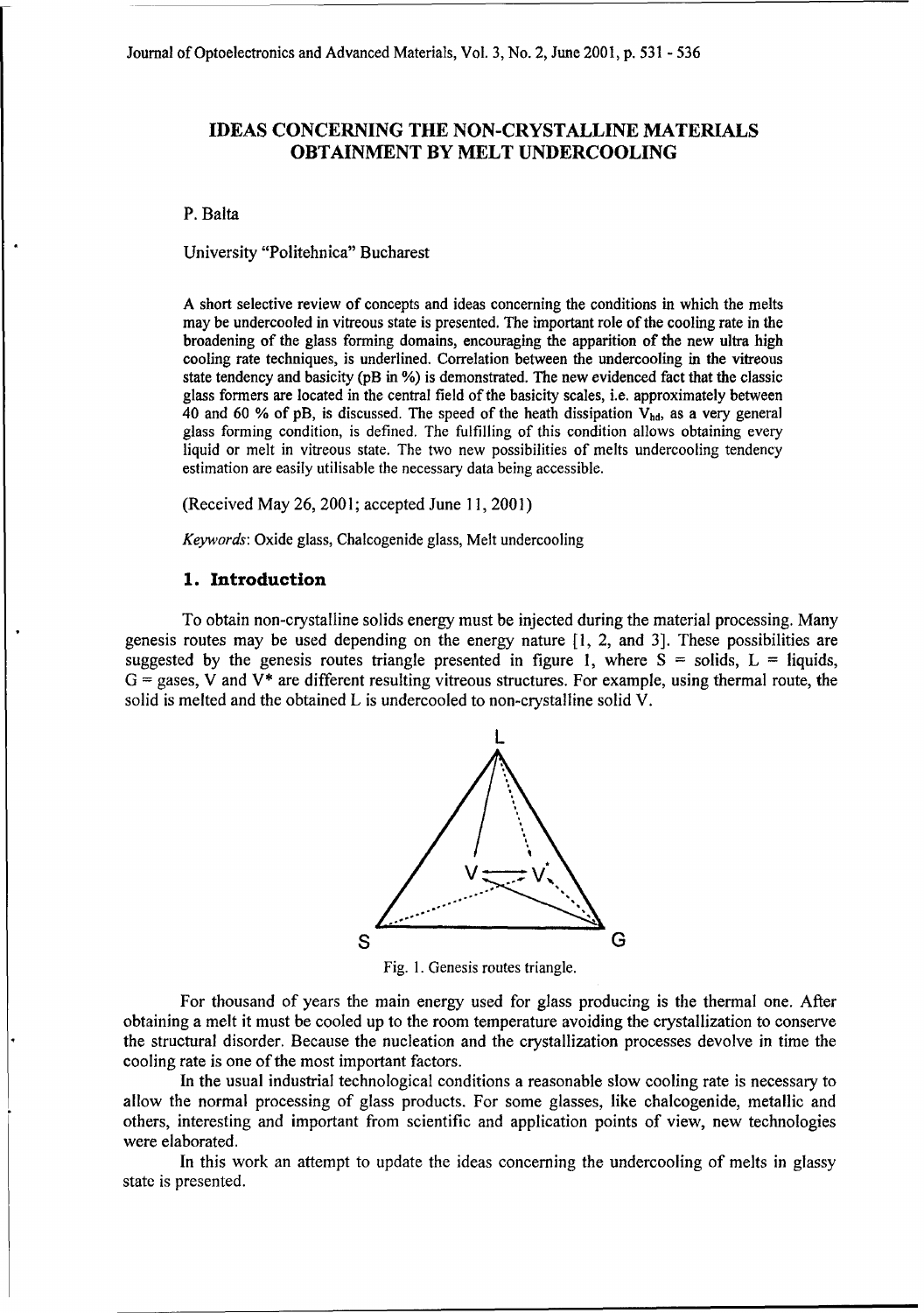### 2. **A** short review of the concepts concerning the possibilities of the melts undercooling tendency estimation

Efforts were made during the time to theoretically estimate the melt undercooling in vitreous state tendency. Many research workers approached this problem by following, mainly, two ways: 1) the consideration of the melt structure and of the nature of the chemical bonds and 2) the study of the kinetics of the crystallization process.

The first way resulted in the elaboration of rules, stepwise enriched with the progress of the glass chemistry. As examples, the Zachariasen rules are well known and also the use in this aim of the cation field strength introduced by Dietzel. Other attempts in this sense together with the use of the accumulated knowledge in the field of chemical bonds and of melt structure are presented in [1, 2, and 4]. Three categories of oxides are defined: glass formers, intermediates and modifiers. It was proved that these rules must be adjusted when new scientific and experimental data are accumulated. Thus, many compositionally new glasses and those obtained by the use of some ultra rapid cooling techniques made necessary a re-definition of the above mentioned three categories. For example, in chalcogenide glasses the role of modifiers seems to be played by the halogen atoms, which break the chalcogen bridges. In that concerns the formers this concept is less clear defined and consequently less used.

On the crystallization kinetics line the efforts were concentrated to express as correctly as possible the probability of nuclei apparition and the crystallization development. One of the early obtained results is a glass forming condition expressed by means of the so-called kinetic barriers for nucleation AG' and for crystallization AG", related to the viscosity influence increase, during the melt temperature decrease, on activation energies [1, 5]. For the case when the nucleation rate is of the order of 1 nucleus cm<sup>-3</sup> s<sup>-1</sup> and the crystal growth rate is less than 10<sup>-5</sup> atomic dimensions per second, one obtain that the undercooling of a melt in vitreous state is possible when:

$$
\Delta G' \approx \Delta G'' \ge 20 \,\mathrm{RT}_m \tag{1}
$$

where R is the gas constant and  $T_m$  is the melting temperature. That means that only the melts with a complex enough structure and with strong, active chemical bonds may be undercooled in vitreous state. Obviously the relationship (1) has been conceived mainly for usual industrial glass melting conditions. Taking into account the melt structural complexity and the chemical bonds energy the condition (1) is applicable to chalcogenide glasses too. However, many new glasses cannot be obtained in such conditions.

Stevels and collaborators [6] defined the notion of critical cooling rate CCR as the minimal cooling rate at which a melt with a given composition still can be obtained in vitreous state. Such experimentally accumulated information may be used to identify the compositions that can be processed in the usual industrial conditions without the risk of crystallization. However, getting such experimental data is laborious.

Uhlmann [1, 7, and 8] had the idea to establish the minimum crystal volume, detectable in glass by the usual techniques, which may make doubtful the quality of the given material as a glass. This volume fraction has been estimated at 10<sup>-6</sup>. Uhlmann proposed a relation for the volume fraction of crystal calculation taking into account the nucleation frequency and the crystallization rate. Finally it may be drawn the so-called T-T-T curves, representing the temperature dependence of the time interval necessary for a given degree of melt-crystal transformation took place.

Using this kind of curves it may be approximated the cooling rate necessary for avoiding the formation of the previously established crystal volume fraction and even the thickness of the sample obtainable in vitreous state. A precious information is obtained in this way, as results from the table 1 [7, 8], that concentrates a part of the few data acquired in this field. It is evident the traditional glass forming character of  $SiO<sub>2</sub>$  and  $GeO<sub>2</sub>$  and the diminution of this property towards metal.

The knowledge concerning the melts nucleation and crystallization are considerable enriched in the time passed after the elaboration of the above ideas.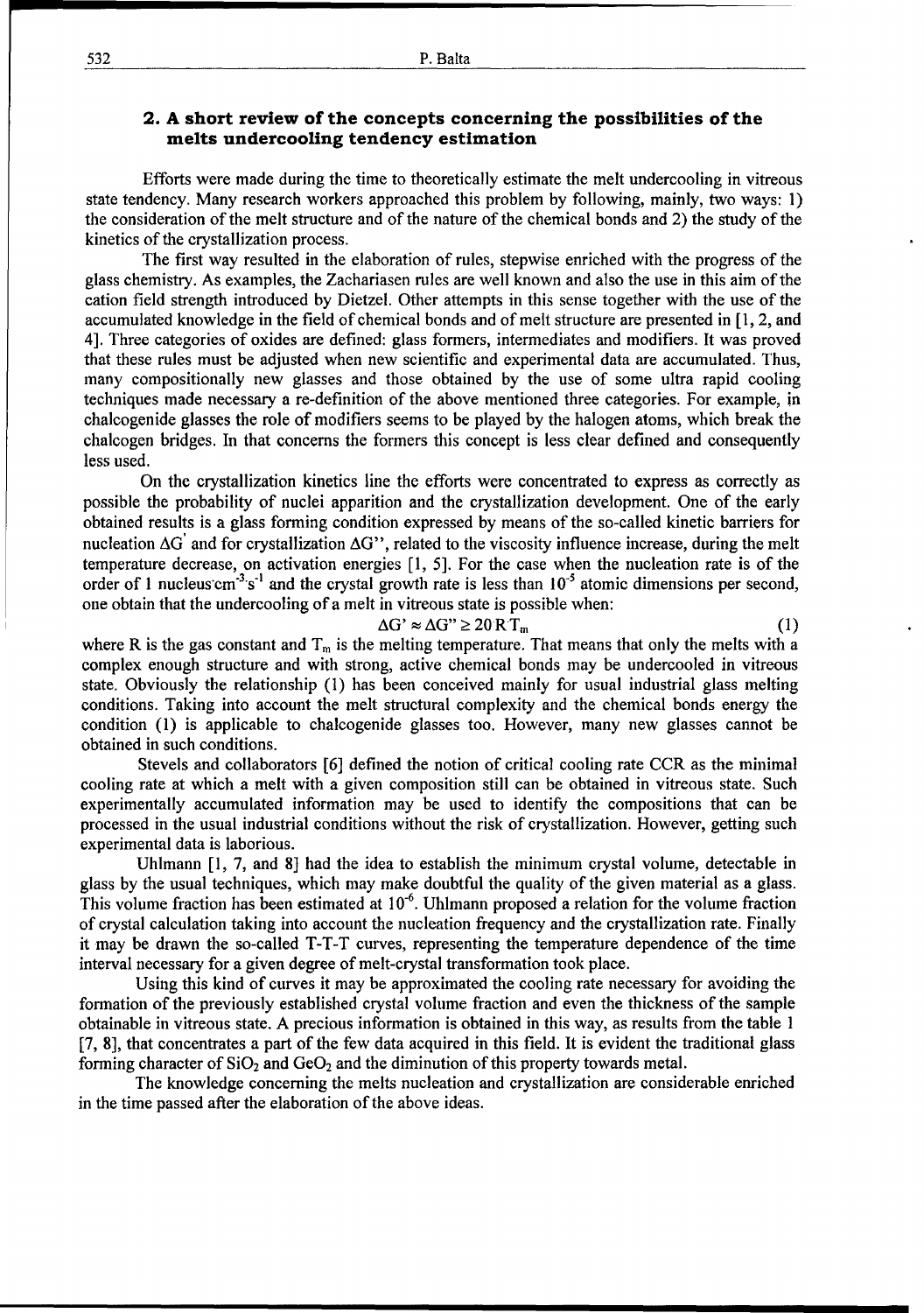| The substance    | $CCR(Ks-1)$ | The thickness of the<br>sample obtainable in<br>vitreous state |
|------------------|-------------|----------------------------------------------------------------|
| SiO <sub>2</sub> | $2.10-4$    | 400 cm                                                         |
| GeO <sub>2</sub> | $7.10^{2}$  | $\sim$ 7 cm                                                    |
| Salol            | 50          | $0,07$ cm                                                      |
| H <sub>2</sub> O | $10^7$      | $\sim$ l µm                                                    |
| Ag               | $10^{10}$   | 1000R                                                          |

Table 1. Information obtained by means of T-T-T curves.

It must be noted the importance of transient phenomena in the nucleation process and the role of non-steady state time lag in nucleation, outlined especially by Gutzow and collaborators [4]. A simple relationship was deduced for critical cooling rate (denoted in this case as **q.)** calculation in the case of a catalyzed nucleation:

$$
\log q_{\rm c} \cong 17 - \frac{\rm U(T_m)}{\rm RT_m} \tag{2}
$$

where  $U(T_m)$  is the activation energy at the melting temperature. Taken into account the correlation between this activation energy and the molar enthalpies of evaporation and of sublimation one obtain:

$$
\log q_{\rm c} \cong C - \frac{\Delta H_{\rm subl}}{RT_{\rm m}}\tag{3}
$$

where C is a constant. If a quite reasonable value of 1 K·s<sup>-1</sup> is considered for  $q_c$  then results the condition:

$$
\frac{\Delta H_{\text{subl}}}{RT_{\text{m}}} \ge C \tag{4}
$$

that may be used to conventionally separate the glass formers or "vitroids" from "crystalloids" [4]. The correlation possibility with melt structure and with chemical bonds is maintained.

The practical use of these ideas, of a high theoretical interest, encounters difficulties especially in the acquisition of the necessary for calculation data.

#### **3.** The use of basicity for the undercooling tendency estimation

As it is known, for solids the Lewis's theory of basicity seems to be the most adequate. In oxide glasses, oxygen is the basic partner donating the electrons needed for the bond. A simple image of such a bond offered by Lewis in 1916, cited and used by Pauling too [9], supported the idea that the shared electron pair is in general attracted more strongly by one than by other of two unlike atoms, according to the respective electronegativity values. The established equilibrium position of the electron cloud has important consequences, among them: a kind of mean electronegativity value, some partial charges on the partner atoms, a certain amount of ionic character of the bond etc. It is evident that the electron donating power of the oxygen atom and the acceptor ability of the partner atom must change too, the significance being a change in the basicity value.

The consequences may be seen also in certain modification of the electron levels (molecular orbitals), reflected by the electron transitions, by the polarizability values, by the refractive index and finally by all properties of glasses and all other oxidic materials, it is not surprising that many such influences have been proposed or used, with more or less success, as tools to measure the basicity.

The **pB** concept was published for the first time in a Romanian textbook of glass technology in 1984 [2] and then in English in 1985 [10]. Accepting the fact that oxygen is the basic part in oxides the amount of the ionic character  $(I_c)$ , as defined by Pauling [9] was chosen to measure the electron donating power denoted, in this aim, pB. The immediate advantage was the possibility to calculate this magnitude by means of the known Pauling's relation, using the electronegativity  $(X_A \text{ and } X_B)$ values:

$$
I_c = 1 - e^{-0.25(X_A - X_B)^2}
$$
 (5)

To consider also the co-ordination number CN and to use the ionisation potential of the cation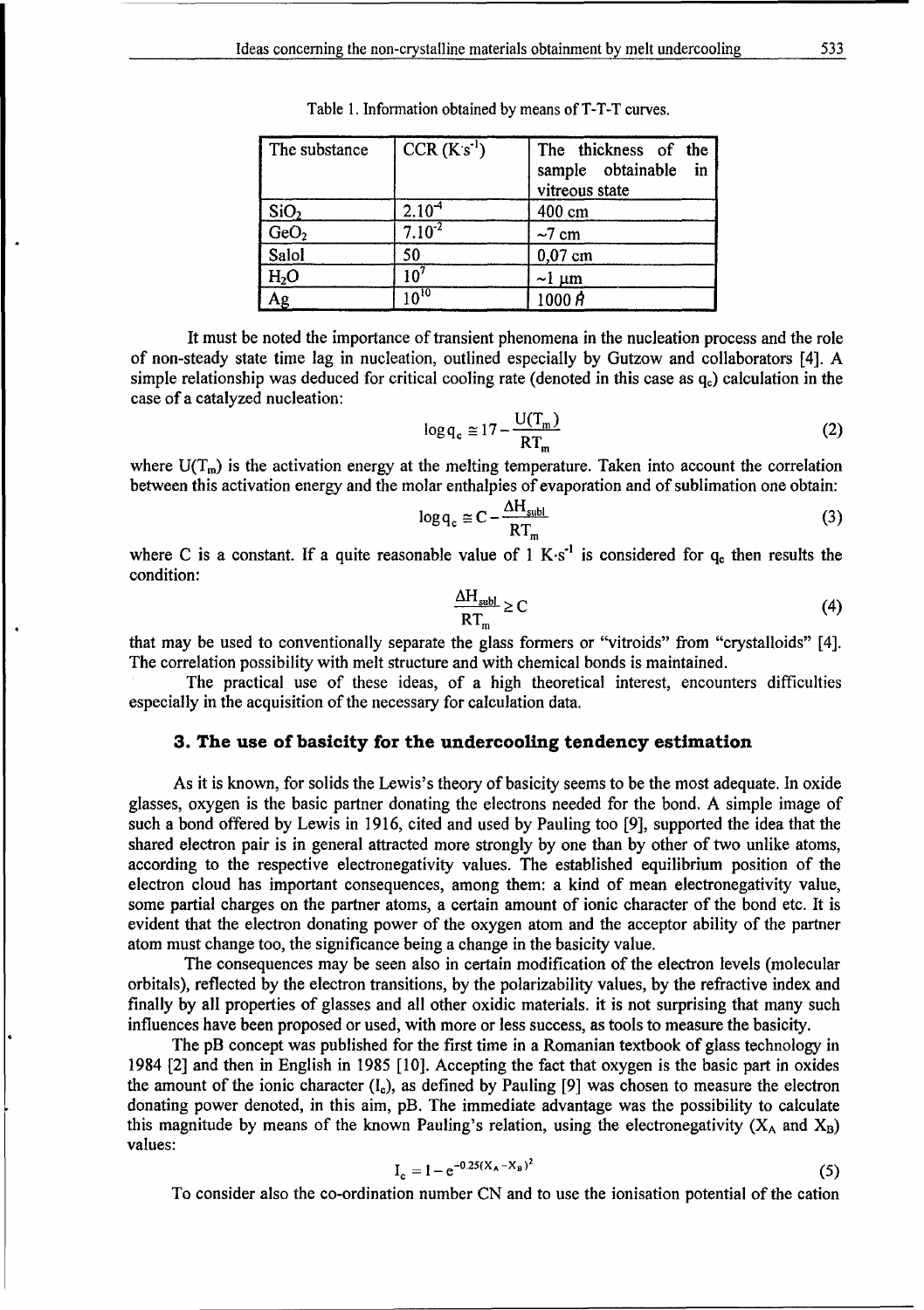534 P. Balta

in the given oxide or glass instead of electronegativity a new relationship was elaborated for the amount of the ionic character, i. e. for pB, calculation.

$$
\log pB = 1.9 \text{(CN)}^{0.02} - 0.023 \frac{P_i}{\text{CN}}
$$
 (6)

The Pi values are easily accessible from tables based on calculated or experimentally determined data. The  $P_i$  value (in eV) used in (6) accounts for the oxidation state (OS) of the cation too, which has an important influence on the amount of the ionic character. For oxides having the same OS and CN the amounts of the ionic character calculated by means of electronegativity(5) or with  $(6)$  are identical  $[10]$ .

The formula (6) gives pB values in percents, the  $pB = 100$  % being the value of a free  $O^{2-}$  ion, that is, an ideal, not achievable, limit of electron donating power. The expressing of basicity in percent has the advantage to make easier the comparisons and correlation. The acronym pB prompts, in principle, the analogy with pH and  $pO<sup>2</sup>$  and also the expressing in %.

For complex glasses and oxidic materials the pB value is obtained from:

$$
p_{\mathbf{g}} = \sum_{i} p_{i} \cdot \mathbf{c}_{i} \tag{7}
$$

 $c_i$  being the weight fraction of the oxide i and  $pB_i$  the respective basicity.

By means of the explicitly or implicitly included magnitudes, the basicity scale pB takes into consideration the properties of the atom (electronegativity, ionization potential), of the ion (oxidation state) and also the local chemical structure (coordination number CN) [2, 10-12]. For this reasons pB correlates in a direct and simple manner with all properties of glasses. The correlation between pB and the undercooling in the vitreous state tendency is illustrated by the data in the table 2.

The glass former, in the classical sense, oxides have pB values up to approximately 60 **%,** the intermediates between 60 and 70 % and modifiers over 70 **%.** It is interesting to note that the most different industrial glasses have pB values in the range of glass formers, up to 63 **%.** Because the pB scale was elaborated only for oxidic materials the basicity values of chalcogenides were obtained using the relationship (5) for the amount of ionic character calculation function of electronegativity.

| Oxides                          | pB<br>$(\% )$ | Industrial glasses                   | pB<br>(%) |
|---------------------------------|---------------|--------------------------------------|-----------|
| $P_2O_5$<br>- former            | 38            | BaO - modifier $(CN = 8)$            | 89,5      |
| $B_2O_3$<br>- former $(CN = 3)$ | 44.8          | Schott $C_1$ solder glass            | 50.0      |
| SiO <sub>2</sub><br>- former    | 49.4          | Simax (Pyrex, Duran)                 | 52.2      |
| $As2S3$ - former                | 6.0           | Solder glass for Kovar               | 54.1      |
| $GeS2$ - former                 | 11.6          | Schott $C_{15}$ solder glass         | 57.1      |
| $Al_2O_3$ - interm. (CN = 4)    | 61.6          | Glass for high tension insulators    | 58.9      |
| $Al_2O_3$ - interm. (CN = 6)    | 72.4          | Window glass                         | 60.0      |
| $Na2O$ - modifier (CN =6)       | 89.0          | E fiber glass                        | 60.9      |
| - modifier $(CN = 9)$<br>$K_2O$ | 94.2          | Philips, for TV screen glass         | 62.8      |
| - modifier $(CN=7)$<br>CaO      | 88.4          | Sovirel S 000,01 solder glass for Fe | 63.0      |

Table 2. Basicity (pB) values for some compounds and glasses.

As it is known and seen in the table 1, the amount of the ionic character of chalcogenides is small, that is, the basicity is low. Considering the pB values the examined chalcogenides are glass formers. This statement is valuable for many other chalcogenide compositions.

The increase of the amount of basicity over 60 % indicates the diminution of the glass forming tendency in the usual industrial conditions. However, the vitreous state may be obtained but only using rapid or ultra rapid cooling techniques.

The available CCR data [8] allow checking the correlation with pB. In the figure 2 were represented in semilogarithmic coordinates the CCR values calculated for the case of a homogeneous nucleation and for the case of a heterogeneous nucleation and contact angles of  $100^{\circ}$  and of  $60^{\circ}$ , versus basicity. The drawn curve evidences for the first time the existence and the nature of this correlation.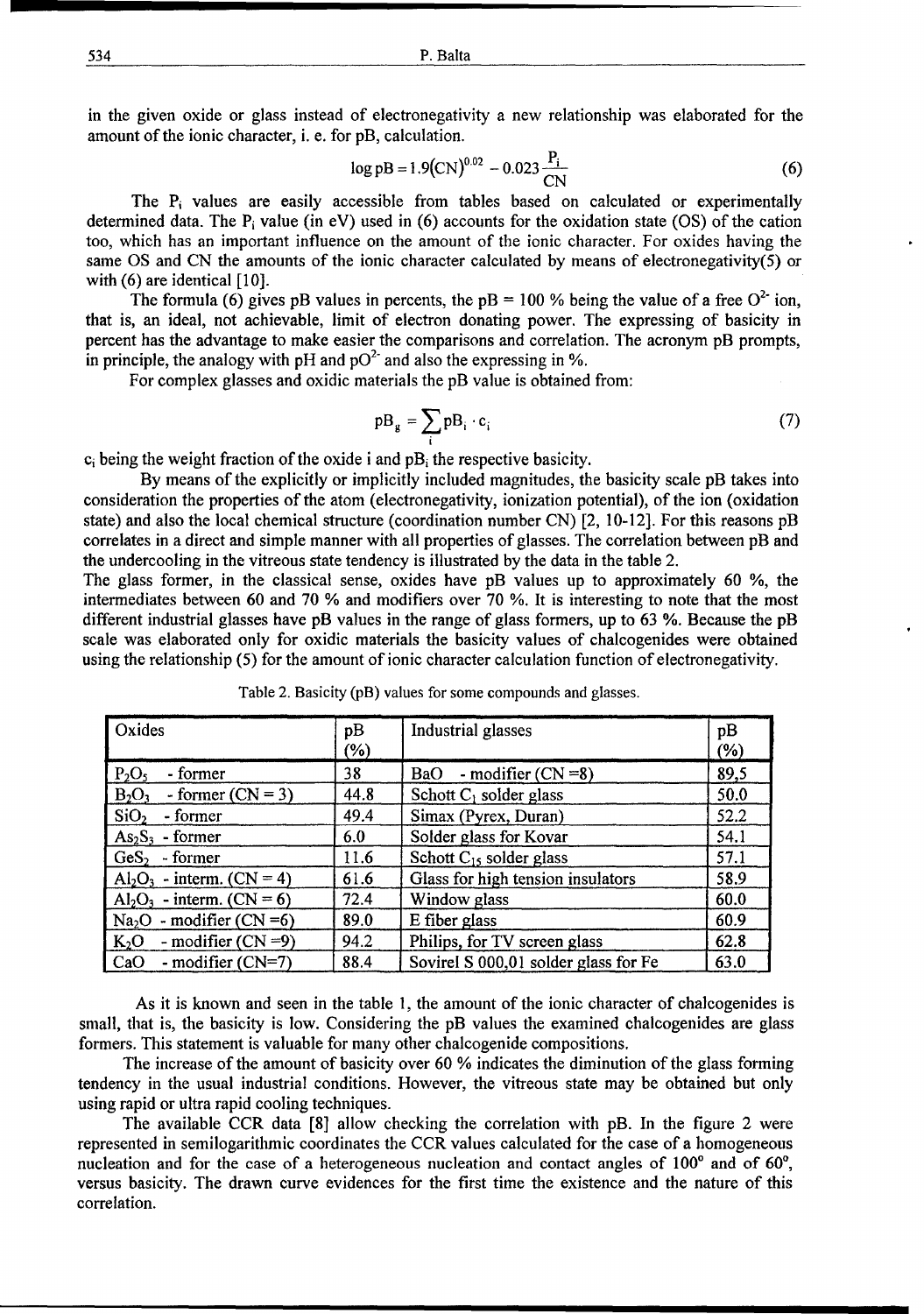Although the available data are few it is showed the inedited fact that the crystallization tendency is minimal, respectively the undercooling in vitreous state tendency is maximal in the central zone of the basicity scale. The CCR increase by the basicity increase over about 60 % is known and easy explainable but the CCR increase when the basicity decreases, i.e. when the amount of the covalent character of the chemical bonds increase is unexpected.



To discuss these new aspects figure 3 was drawn based on the idea that  $SiO<sub>2</sub>$  is the best glass former in usual industrial conditions, at a pB value of about 50 %. In principle, figure 3 offers a more suggestive image, comprising also  $B_2O_3$ ,  $P_2O_5$ ,  $SO_2$ ,  $CO_2$ ,  $GeS_2$  and  $As_2S_3$  as examples. To obtain glasses from more basic compositions, with less complex ionic structures the rate of melts cooling must be correspondingly increased. As was shown above, at pB values between about 60 % and 40 %

the glass-forming tendency is high and the respective materials may be quite easily undercooled. The new revealed effect of the increase of the amount of the chemical bonds covalent character upon the undercooling in the vitreous state tendency deserves a deeper examination in the future. For the moment one may advance the hypothesis that the oxide glass forming tendency diminution towards smaller pB values is probably determined by a certain structure simplification continued, at lower basicities, by the formation of some small, isolated molecules, less active towards exterior. As a result the volatility increases in the same direction up to gases like  $SO_2$  and  $CO_2$ . The diminution of the polymerization ability and the increase of volatility seems to be the reasons of the change in the basicity influence on glass forming tendency.

The position of chalcogenides in figure 3 was determined by the practical impossibility to obtain such glasses in the traditional industrial conditions because they important tendency to react with the atmospheric oxygen. In vacuum or in special protective atmosphere they show the glass former property indicated by the low pB values.

#### 4. **A** new, very general, condition for melt undercooling

The cooling rate of a melt to obtain glass signifies the possibility to dissipate a given heat quantity in a short enough time to preclude crystallization. This process evidently depends on the heat quantity, respectively on the mass of the melt to cool and on the conditions in which the thermal transfer to the environment is realized. In the table 3 some data are presented for two very different situations in which glasses are obtained by undercooling [2, 14].

| The parameter                                       | Industrial oxidic glasses | Metallic glasses |
|-----------------------------------------------------|---------------------------|------------------|
| Cooling rate $(C_r)$ degrees $s^1$                  | $10^{-2}$                 | 10 <sup>5</sup>  |
| Undercooled mass, (m) grams                         | 10 <sup>6</sup>           | $10^{-1}$        |
| Heat capacity (c) J degrees <sup>-1</sup> $g^{-1}$  | $0.33 - 1.04$             | $0.12 - 1.13$    |
| Heat dissipation rate $(V_{hd})$ kJ s <sup>-1</sup> | $3.3 - 10.4$              | $1.2 - 11.3$     |

Table 3. Data for heath dissipation rate V<sub>hd</sub>. Calculation.

If in the classical expression of heat transfer the temperature difference is replaced with the cooling rate, i.e. with the temperature difference realized in a second, the transferred heat quantity in the